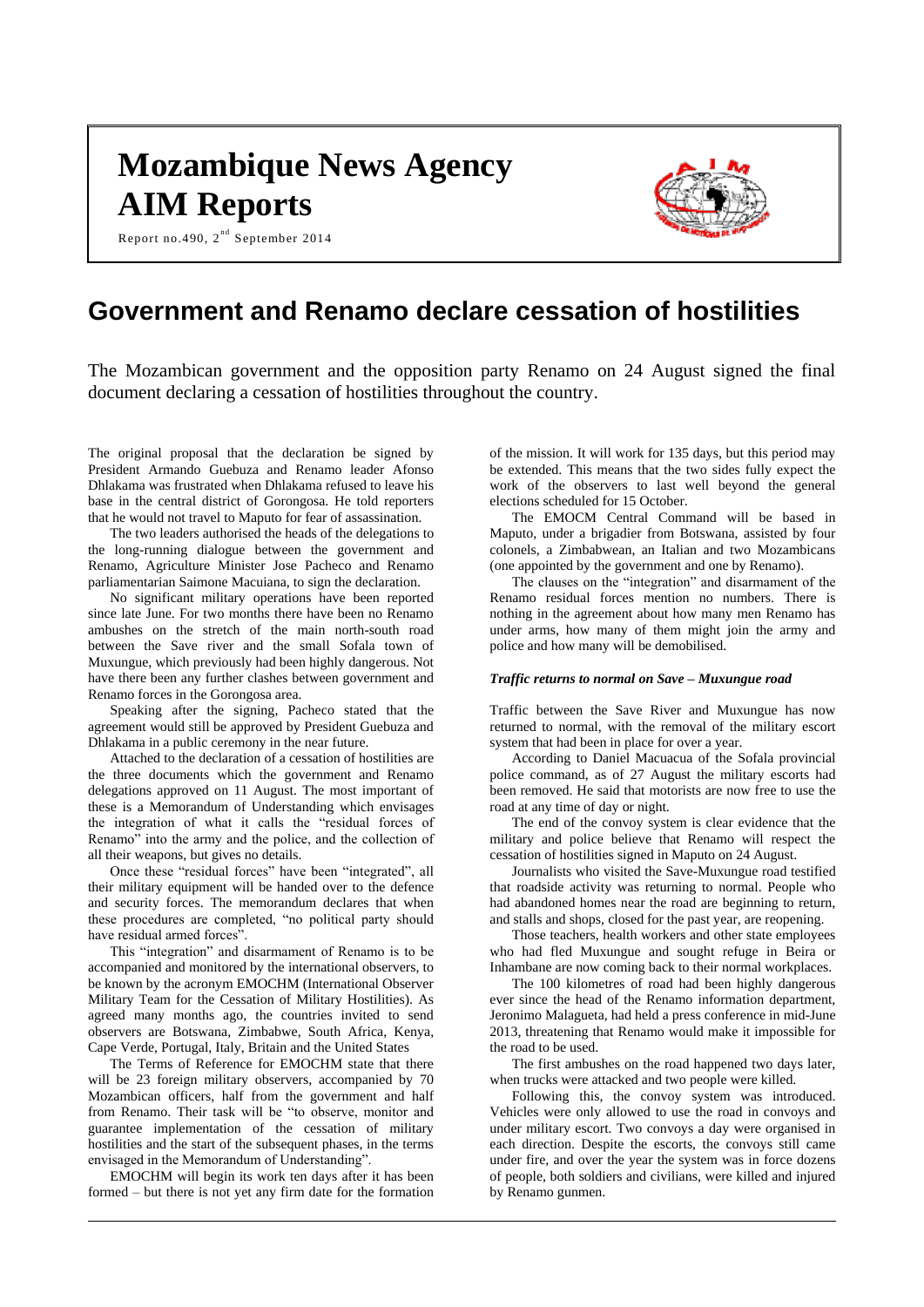# **Poll predicts MDM will overtake Renamo**

An opinion poll undertaken by the Polytechnic University, Mozambique's largest privately owned institution of higher education, suggests that Renamo is no longer the main opposition force in the country, but has been overtaken by the Mozambique Democratic Movement (MDM).

The opinion poll covered a sample of 10,698 registered voters in five of the eleven provincial constituencies (Maputo City, Maputo Province, Tete, Zambezia and Nampula). Everywhere the poll found that the MDM is more popular than Renamo, sometimes by a very large margin.

In some of the cities, particularly among younger voters, the poll found that the MDM is more popular than the ruling Frelimo Party. Overall, however, Frelimo remains favourite to win the general elections scheduled for 15 October, because of its rural support.

Of the total sample, 47.5 per cent said they would vote for the Frelimo candidate, former defence minister Filipe Nyusi in the presidential election, 35.7 per cent would vote for the MDM leader and mayor of Beira, Daviz Simango, while only 10.9 per cent would vote for Renamo leader Afonso Dhlakama.

Almost six per cent said they would vote for another candidate. But there are no other candidates – the poll was taken before the Constitutional Council, the highest body in matters of constitutional and electoral law, announced that only Nyusi, Simango and Dhlakama met all the legal criteria for presidential candidates.

Another problem, recurrent throughout the poll, is that we are not told how many of the interviewees refused to answer and how many said they had not made up their minds. The "don't knows" and "won't says" have been eliminated from the percentages.

But the poll tells us that 9,421 people answered the question. Since the sample was 10,698, there were 1,277 people who refused to answer or were indecisive – which is almost 12 per cent.

The same problem recurs throughout the poll. By eliminating the "don't knows" and "won't says", the pollsters distort the results. In particular, they make the position of Nyusi and Frelimo look stronger than it may be. When looking at the rest of the figures in this article, it must always be remembered that a large slice of the sample declined to answer.

Asked which party they would vote for in the parliamentary election, 48.2 per cent of the sample favoured Frelimo, 36.1 per cent the MDM. 10.7 per cent Renamo and five per cent "others".

When the figures are broken down by province, it can be seen that Simango and the MDM have made massive inroads into the once solid Frelimo majority in Maputo city. 46.3 per cent of the Maputo sample opted for Nyussi, against 45.3 per cent for Simango. Only 8.4 per cent said they would vote for Dhlakama. As for the parliamentary election in Maputo, 44.9 per cent said they would vote for Frelimo, 42.6 per cent for the MDM, 8.2 per cent for Renamo and 4.2 per cent for "others".

Looking at the figures more closely, Simango leads in KaMpfumo, district in central Maputo, with 51.6 per cent, to 40.1 per cent for Simango and 8.4 per cent for Dhlakama.

Moving away from the centre of the city, the Nyusi share of the vote increases. In the KaMaxaquene municipal district, 47.2 per cent of the sample said they would vote for Nyusi, 44.1 per cent for Simango and 8.7 per cent for Dhlakama (but for the parliamentary election, the MDM enjoys a slight advantage – 45.1 per cent to Frelimo's 44.2 per cent).

On the rural outskirts of Maputo, Nyusi and Frelimo have a crushing advantage – in the KaTembe municipal district 71.9 per cent of the sample would vote for Nyusi, against 22.8 per cent for Simango and 5.3 per cent for Dhlakama.

These figures are in line with the results from the November municipal elections, in which the MDM did very well in the inner, wealthier parts of Maputo, but its support faded in the outer suburbs.

In cities governed by the MDM after the municipal elections, the MDM leads the poll. In Quelimane, capital of Zambezia province, 45.8 per cent of the sample would vote for the MDM, 38.8 per cent for Frelimo, 11 per cent for Renamo, and 4.4 per cent for others (the poll as released on 28 August did not contain percentages of the presidential candidates in Quelimane).

The position is even rosier for the MDM in Nampula city, where 50.4 per cent of the sample opted for Simango, against 37.2 per cent for Nyusi and 12.4 per cent for Dhlakama.

But in the districts of both Zambezia and Nampula, Frelimo enjoyed a comfortable lead. Taking Zambezia as a whole, 47.9 per cent of the sample chose Nyusi, 39.6 per cent Simango, and 12.5 per cent Dhlakama. In Nampula province, Nyusi led on 52.2 per cent, followed by Simango on 35.4 per cent, and Dhlakama with 12.3 per cent.

As for the other two provinces covered, in Tete Nyusi was the choice of 57.3 per cent of the sample. Simango had the support of 33.7 per cent, and Dhlakama nine per cent.

As for Maputo province, at first sight it looks like a crushing victory for Nyusi, with 65.1 per cent of the sample choosing him, followed by 24.1 per cent for Simango and 10.9 per cent for Dhlakama.

But the Maputo province sample is just 97 people from two rural districts (Namaacha and Moamba). Over half the population of the province lives in the city of Matola, which was not covered by the poll. In the municipal elections, the MDM made a very strong showing in Matola.

The pollsters admit that it is impossible to extrapolate from this poll to the entire country. Six provinces are missing, and four of them (Gaza, Inhambane, Cabo Delgado and Niassa) are generally regarded as Frelimo strongholds. Even in the provinces covered, only a couple of districts in each province were sampled.

There are also serious problems of methodology with the poll. Not only have the "don't knows" been set aside, but the sample is seriously skewed in terms of gender and education. 63.3 per cent of the sample were women, and only 36.7 per cent men.

13.5 per cent were university students, and a further 4.8 per cent had a degree. 37.7 per cent had mid-level education. Thus well educated people were vastly over-represented in the poll in comparison with their weight in the general population.

# **Frelimo and MDM launch election campaigns**

Both the ruling Frelimo Party and the opposition Mozambique Democratic Movement (MDM) on 31 August launched their election campaigns for the 15 October general election in the northern city of Nampula, capital of the largest of the 11 provincial constituencies.

Speaking at the Frelimo rally, President Armando Guebuza, in his capacity as president of Frelimo, laid a heavy stress on the need to strengthen national unity.

The country could only continue to develop, President Guebuza said, with the commitment "of each and every one of its citizens". Permanent dialogue between the various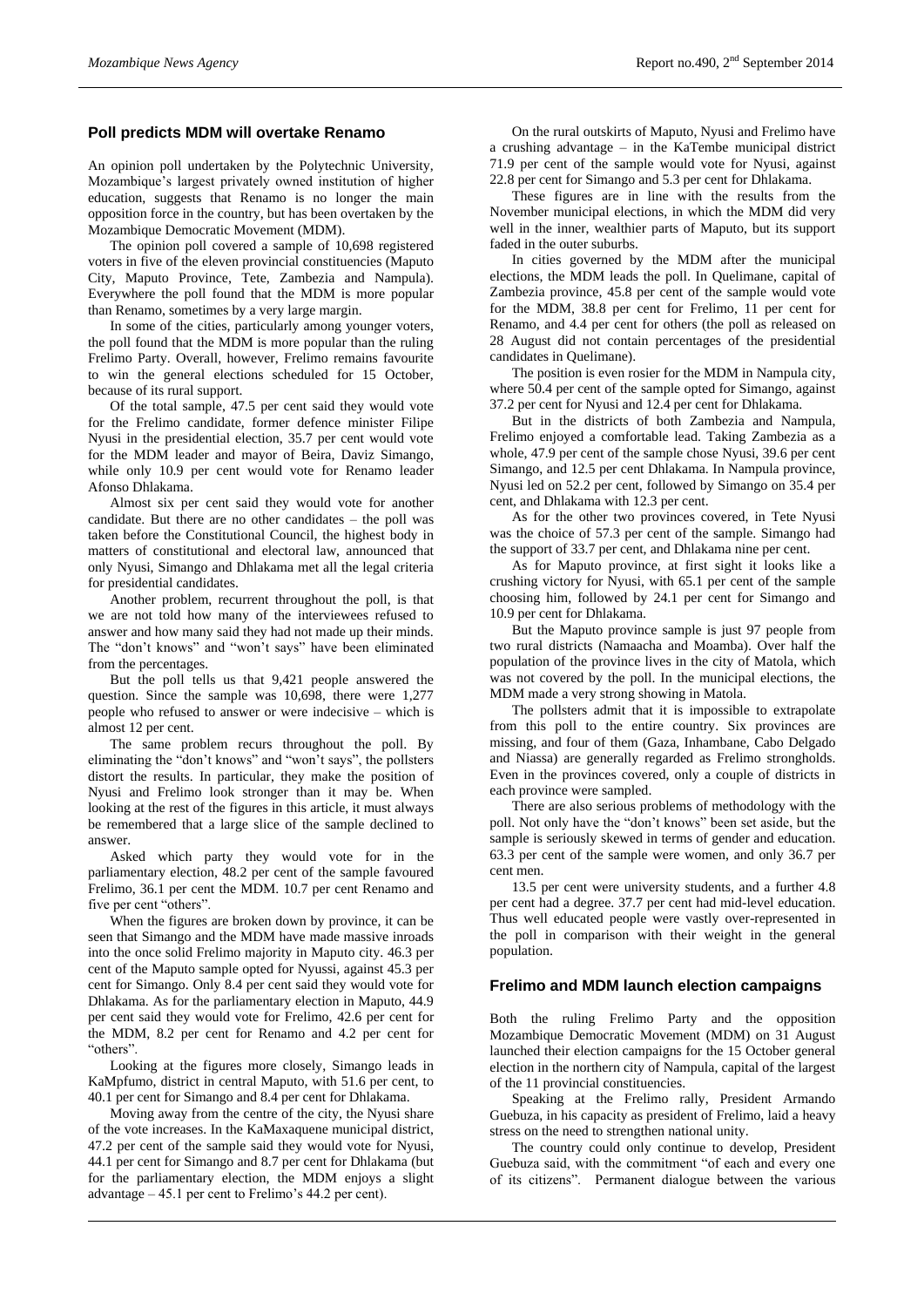forces in society, he continued, was crucial so that Mozambicans can live together peacefully.

Frelimo's candidate to succeed Guebuza in the Presidency, former defence minister Filipe Nyusi, declared that he has "a programme of change and hope for Mozambicans", adding that, if he became President, he would bank on the development of agriculture, rather than on the country's mineral wealth.

"You can't eat coal and gas", he said. "The people don't eat mineral resources".

Nyusi said he had travelled round the country during the last six months listening to people, adding "my programme is the fruit of the discussions I have held".

Less than a kilometre away, the leader of the MDM and mayor of Beira, Daviz Simango, was also launching his presidential campaign.

At his initial rally, Simango declared "we want a nation of inclusion, a nation of development, a nation of freedom, a nation of justice and a nation of solidarity".

He said that after 39 years of independence Mozambicans remained poor, despite Frelimo's slogans of the fight against poverty. "They tell us stories of the fight against absolute poverty, but these stories are continuing to fail", he said. "What we see is a group of Mozambicans with absolute wealth. And that is why the country is what we know it as – increasing misery, our children sitting on the floor in schools, while every day timber is leaving Mozambique".

Simango called for greater independence of the courts in order to fight corruption, and for a reduction in the powers of the President to appoint key figures in the judiciary.

Like Nyusi, Simango too said he would prioritise agriculture, producing food to fight hunger. He also wanted to promote mass enrolment into technical and professional education "so that every Mozambican knows how to do something that can sustain his family".

He urged his supporters to turn out en masse on 15 October, to say "enough!" to what he regarded as 39 years of governance that had only brought "poverty and misery".

#### **Ebola isolation ward opened**

An isolation ward for any patient suffering from the lethal haemorrhagic fever Ebola is now ready and full equipped in Mavalane General Hospital in Maputo, according to a report in the daily "O Pais" on 1 September.

Health Minister Alexandre Manguele visited the ward on 29 August. It contains ten beds – five for women and five for men, plus an observation compartment with two beds.

So far no cases of Ebola have been diagnosed in Mozambique. "We want all of us to make joint efforts so that Ebola never reaches Mozambique", Mangeuele declared.

Health staff are checking on anyone who arrives in Mozambique from any of the west African countries suffering from the current Ebola outbreak (Guinea-Conakry, Liberia, Sierra Leone, Nigeria and, most recently, Senegal).

Manguele said that last week ten people who had been in Guinea-Conakry arrived at the international airport in the northern Mozambican city of Pemba. "Our technical staff have been following them, and no case of Ebola has been reported", the Minister added.

These individuals will be followed for 21 days – the maximum period of incubation for the Ebola virus.

As of August 28, according to figures from the World Health Organisation, 3,062 people in West Africa had been diagnosed with the disease, of whom 1,552 had died. Liberia is the hardest hit country, with 694 known deaths, followed by Guinea with 430 and Sierra Leone with 422.

#### **President Guebuza reopens textile factory**

President Armando Guebuza declared on 29 August that the reopening of the Riopele textile factory in Marracuene district, 30 kilometres north of Maputo, will dynamise economic and social activity in the district.

President Guebuza was speaking at the ceremony reinaugurating the factory which had been paralysed for the past decade.

Riopele has been acquired by the consortium Mozambique Cotton Manufacturers (MCM), formed by the Mozambican company Intelec holdings, and three Portuguese textile firms, Mundotextil, Mundifios and Crispim Abreu.

President Guebuza said that the investment made in reviving Riopele "will result in the creation of more than 750 direct jobs by 2016. In this way it will contribute to dynamising the social and economic life of Marracuene, of Maputo province and of all our Mozambique".

The reopening of Riopele, the President added, was part of the national struggle against poverty, and would encourage "an increase in the production, consumption and export of processed national products. It will promote the creation of agro-processing industries to make use of local resources in areas with agricultural potential'.

The revival of the textile and clothing industry is based on using appropriate agro-ecological conditions to grow cotton, on a competitive labour force, on the availability of water and electricity, and on Mozambique's access to preferential markets. These include the United States, through the African Growth and Opportunity Act (AGOA) and the free trade area set up by the Southern African Development Community (SADC).

The government hopes to expand cotton production, set up spinning and weaving industries, and establish new clothing factories producing for export, while the existing ones will be dedicated to serving the domestic market.

President Guebuza said that Riopele "joins other undertakings which are expressing our programme to revive the textile sector, which is of great importance for creating jobs, and income for man Mozambican households".

The forecast that in the current marketing campaign 110,000 tonnes of raw cotton will be sold "is a clear sign that the availability of raw material is guaranteed for investors in this area", he added.

For the initial phase. MCM has purchased cotton from the company Joao Ferreira dos Santos,which will be transformed into thread and sold on the international market. In the second phase, MCM will add weaving.

Salimo Abdula, the chairperson of Intelec Holdings, said that MCM also wants to acquire the unfinished textile factory at Mocuba in the central province of Zambezia. The Mocuba factory was planned as the largest textile plant in southern Africa, and was being built with equipment from the then German Democratic Republic (GDR). But in the early 1980s the war of destabilisation made it impossible to move all the heavy machinery to Mocuba, and much of it rusted on the dockside at the port of the provincial capital, Quelimane.

The Minister of Industry and Trade, Armando Inroga, hoped that the resumption of production at Riopele would prove to be one stage on the journey to replace imported second hand clothes with clothing produced by Mozambican industries.

*This is a condensed version of the AIM daily news service – for details contact* pfauvet@live.com *\_\_\_\_\_\_\_\_\_\_\_\_\_\_\_\_\_\_\_\_\_\_\_\_\_\_\_\_\_\_\_\_\_\_\_\_\_\_\_\_\_\_\_\_*

*\_\_\_\_\_\_\_\_\_\_\_\_\_\_\_\_\_\_\_\_\_\_\_\_\_\_\_\_\_\_\_\_\_\_\_\_\_\_\_\_\_\_\_\_*